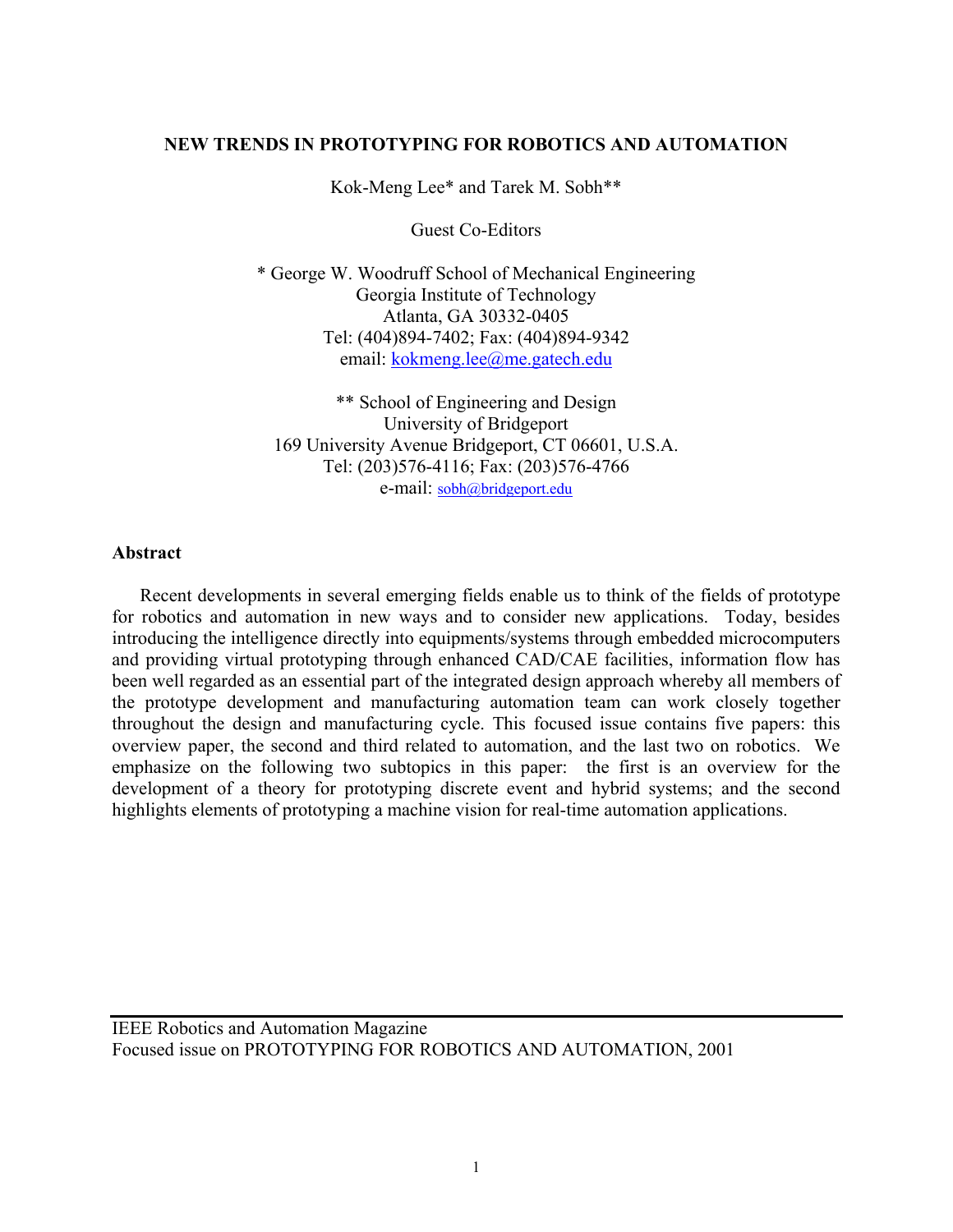#### **1. INTRODUCTION**

During the last two decades, rapid advancements of computer, communication, and control technologies have greatly accelerated the efforts of developing novel prototypes and their costeffective applications in automation. Today, besides introducing the intelligence directly into equipments/systems through embedded microcomputers and providing virtual prototyping through enhanced CAD/CAE facilities, information flow has been well regarded as an essential part of the integrated design approach whereby all members of the prototype development and manufacturing automation team can work closely together throughout the design and manufacturing cycle.

We decided at the outset of this focus issue on information flow and new trends in prototyping for robotics and automation. There are two broadly defined types of information essential to ensure the optimum performance of automation; namely, off-line knowledge databases and predictive models, and on-line sensing (or real-time feedback). The former provides a baseline of "in-advance" information but if routine deviations are greater than can be tolerated, the latter is needed to augment this baseline information for feedback to controllers. This focused issue contains five papers: this overview paper; the second and third papers are prototyping for automation and the last two are for robotics. We emphasize on two subtopics in this overview paper; namely, the development of prototyping discrete-event and hybrid systems and their applications, and prototyping machine vision for real-time automation applications. Following this overview paper, Riesenfeld *et al.* describe a method for automatically generating complete process plans, including CNC code, from a high-level shape feature part description. Their approach helps designers produce functioning machined parts from their designs, and minimizes the time required to design fixture details. The third paper presented by Khoshnevis *et al*. describes a layered fabrication technique based on a combination of an extrusion process and a filling process to automate contour crafting. Their computer-controlled contour-crafting technique, which has a potential to replace traditional plaster handwork and sculpting, uses computer control of troweling tools to mechanically create various surface shapes. Gosselin *et al*. present a rapid prototyping technology for design and fabrication of robotic mechanisms, a complex process involving geometric, kinematics, dynamics, and tolerance and stress analysis. Using a commercially available CAD package and a Fused Deposition Modeling rapid prototyping machine, several examples are given. In the last paper, Hagras *et al*. discuss the method of prototyping outdoor mobile robots using small lab-based indoor robots (that enable rapid on-line and autonomous learning of controllers) to transfer the learnt controllers from the indoor prototype to the outdoor vehicles.

The remainder of this overview paper focuses on two subtopics. The first is the development of a theory for prototyping discrete event and hybrid systems and its applications. Discrete Event Dynamic Systems (DEDS) are dynamic systems in which state transitions are caused by internal, discrete events in the system. DEDS are attracting considerable interest, and current applications are found in manufacturing systems, communications and air traffic systems, robotics, autonomous systems, and artificial intelligence. We also present an overview for the development of a simple graphical environment for simulating, analyzing, synthesizing, monitoring, and controlling discrete event and hybrid systems. The second is the prototyping machine vision for real-time automation applications. We discuss the problems associated with traditional machine vision systems for cost-effective real-time applications, novel alternative system design to overcome these problems, and the new trends of modern vision sensors.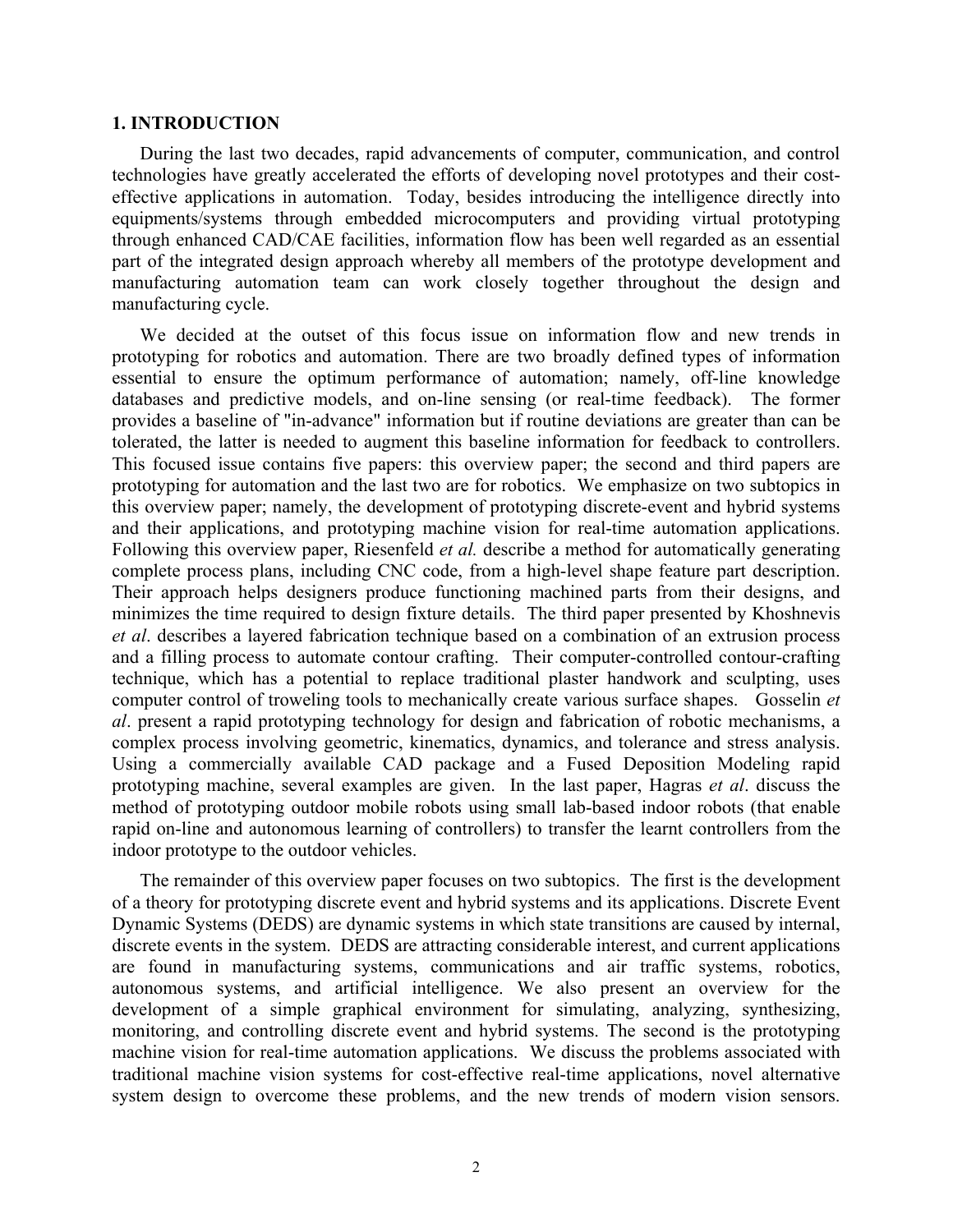Modern smart sensors provide the features of a traditional machine vision system at less than half of the usual price by eliminating the signal-conversion electronics, fixed-frame rates and limited gray-scale quantization. Camera, image-acquisition electronics, and computer are integrated into a single unit to allow dynamic access to the CCD without image float or flutter. We also present a physically accurate image synthesis method as a flexible, practical tool for examining a large number of hardware/software configuration combinations for a wide range of parts.

#### **2. DISCRETE EVENT AND HYDRID SYSTEMS**

The underlying mathematical representation of complex computer-controlled systems is still insufficient to create a set of models, which accurately capture the dynamics of the systems over the entire range of system operation. We remain in a situation where we must trade off the accuracy of our models with the manageability of the models. Closed-form solutions of mathematical models are almost exclusively limited to linear system models. Computer simulation of nonlinear and discrete-event models provide a means for off-line design of control systems. Guarantees of system performance are limited to those regions where robustness conditions apply. These conditions may not apply during startup and shutdown or during periods of anomalous operation.

Recently, attempts have been made to model low and high-level system changes in automated and semi-automatic systems as discrete event dynamic systems (DEDS). Several attempts to improve the modeling capabilities are focused on mapping the continuous world into a discrete one. However, repeated results are available which indicate that large interactive systems evolve into states where minor events can lead to a catastrophe. Discrete event systems (DES) have been used in many domains to model and control system state changes within a process. Some of the domains include the following: Manufacturing, Robotics, Autonomous Agent Modeling, Control Theory, Assembly and Planning, Concurrency Control, Distributed Systems, Hierarchical Control, Highway Traffic Control, Autonomous Observation Under Uncertainty, Operating Systems, Communication Protocols, Real-Time Systems, Scheduling, and Simulation.

A number of tools and modeling techniques are being used to model and control discrete event systems in the above domains. Some of the modeling strategies include: Timed, untimed and stochastic Petri Nets and State Automata, Markovian, Stochastic, and Perturbation models, State Machines, Hierarchical State Machines, Hybrid Systems Modeling, Probabilistic Modeling (Uncertainty Recovery and Representation), Queuing Theory, and Recursive Functions.

Sections 2 and 3 present a brief review for prototyping discrete event and hybrid systems, discuss some techniques used in the DEDS field, and present a simple software prototyping tool for representing hybrid DES.

## **2.1 Hybrid and Discrete Event Systems**

Discrete event dynamic systems (DEDS) are dynamic systems in which state transitions are triggered by the occurrence of discrete events in the system. DEDS are suitable for representing hybrid systems, which contain one or more of the following characteristics: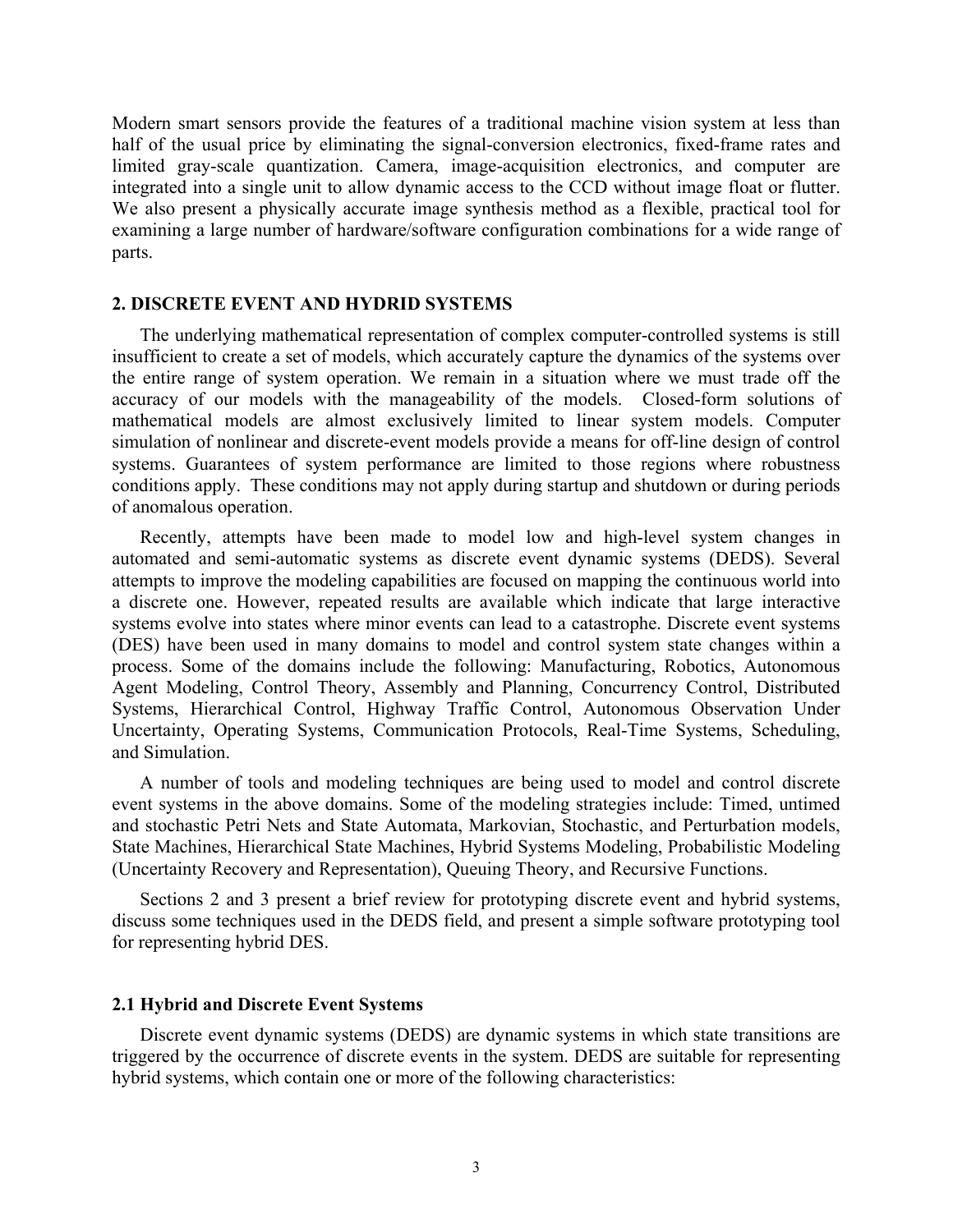- continuous domain,
- discrete domain,
- chaotic behavior, and
- symbolic parameters.

Some examples of DEDS are

**Data Network:**  $A = \{send, receive, timeout, lost\}$ **Shop with** *k* jobs: A={admit\_job, job\_finished} **Electric Distribution**:  $A = \{normal, short circuit, over current\}$ 

There are several frameworks that can be used to model DEDS such as: finite automata, Petri nets, Markov chains, etc. Choosing one of these frameworks depends on the nature of the problem being modeled and the implementation techniques available to implement this model.

DEDS has been applied to model many real-time problems and has been involved in different types of applications. Some of these applications are:

- networks,
- manufacturing (sensing, inspection, and assembly),
- economy,
- robotics (co-operating agents),
- hghway traffic control, and
- operating systems.

For more details about DEDS applications see [1, 2, 4, 5, 6]. We believe that DEDS will have an important role in the development and improvement of many other applications in different disciplines.

## **2.2 Discrete Event Models**

As mentioned before, there are several representations and frameworks used in DEDS modeling. Some of these frameworks are:

- automata (untimed, timed, temporal, stochastic),
- push-down automata, u-recursive, and turing machines,
- Petri nets (timed, untimed).
- markov chains.
- queuing theory,
- min-max algebra,
- uncertainty modeling, and
- classical control.

These frameworks can be categorized in three different domains:

- **Timed vs. untimed models**: the untimed models emphasize the "tate-event sequence" of a DEDS and ignore the holding time of each state, while in the timed models, "time" s an essential part of the model.
- **Deterministic vs. probabilistic models:** deterministic models assume pre-knowledge of the sequence of events that will occur at any time, while probabilistic (stochastic) models associate probabilities with each event.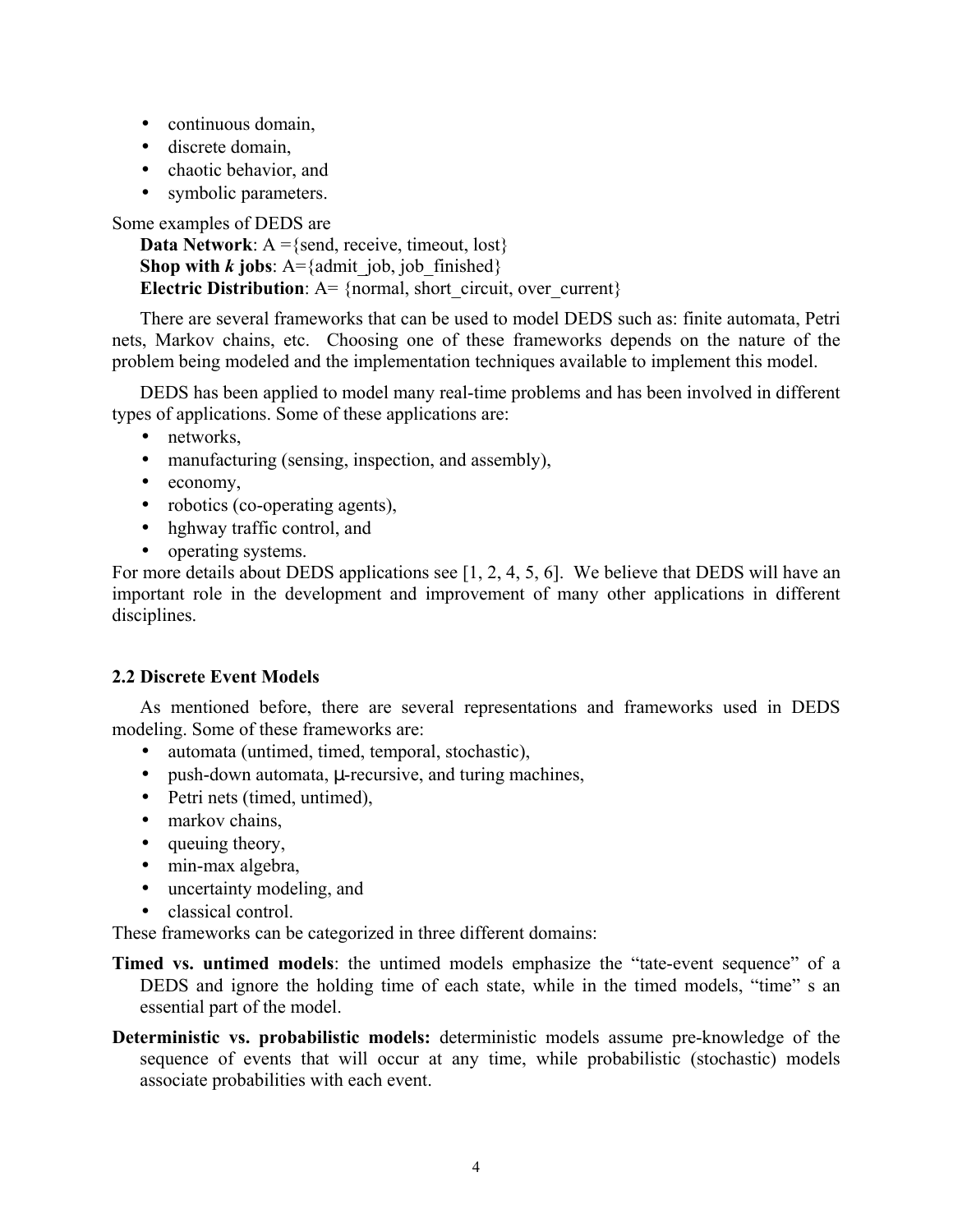**Computational model:** which can be *logical models* in which the primary questions are of qualitative or logical nature, while *algebraic models* can capture the description of the trajectories in terms of a finite set of algebraic operations. Finally, *performance models* are formed in terms of continuous variables such as average throughput, waiting time, etc.

Figure 1 shows the different models of representing DEDS and their characteristics. More about DEDS models can be found in [3].

|             | Timed                                                                             | Untimed                                            |
|-------------|-----------------------------------------------------------------------------------|----------------------------------------------------|
| Logical     | Temporal Logic                                                                    | <b>Finite State Machines</b>                       |
|             | <b>Timed Petri Nets</b>                                                           | Petri Nets                                         |
| Algebraic   | Min-Max Algebra                                                                   | Finitely recursive proc.<br>Comm. sequential proc. |
| Performance | Markov Chains Queuing Networks<br>GSMP/Simulation<br><b>Stochastic Petri Nets</b> |                                                    |

Stochastic→ ←Nonstochastic

Figure 1 Different Models for DEDS

# **2.3 Evaluation of DEDS**

The evaluation of each framework can be done in four dimensions:

- Descriptive power
	- Language complexity
	- Algebraic complexity,
- Implementation
- Performance evaluation
	- Logical correctness
	- Real-time requirements, and
- Applications

*Language complexity* is based on the formal theory of languages. Each FSM generates a language *L* which represents all possible traces of this FSM.

## *L(FSM)* ⊂ *L(Petrinets)*

So, Petri nets is more *language complex* than FSM.

- *Algebraic complexity* is based on the systems theory. We can consider any algebraic system as a set of models and a set of operators that map one or more model to another. For example, in transfer functions, addition and multiplication reflect serial and parallel systems.
- *Logical correctness* is a desirable property of the traces generated by any DEDS model. For example, in the data network example, we must guarantee that each transmitted packet has been received correctly by the receiver.
- *Real-time requirement* is a desirable property of the real-time response of the actual system. It is necessary to embed the DEDS model in a real-time environment.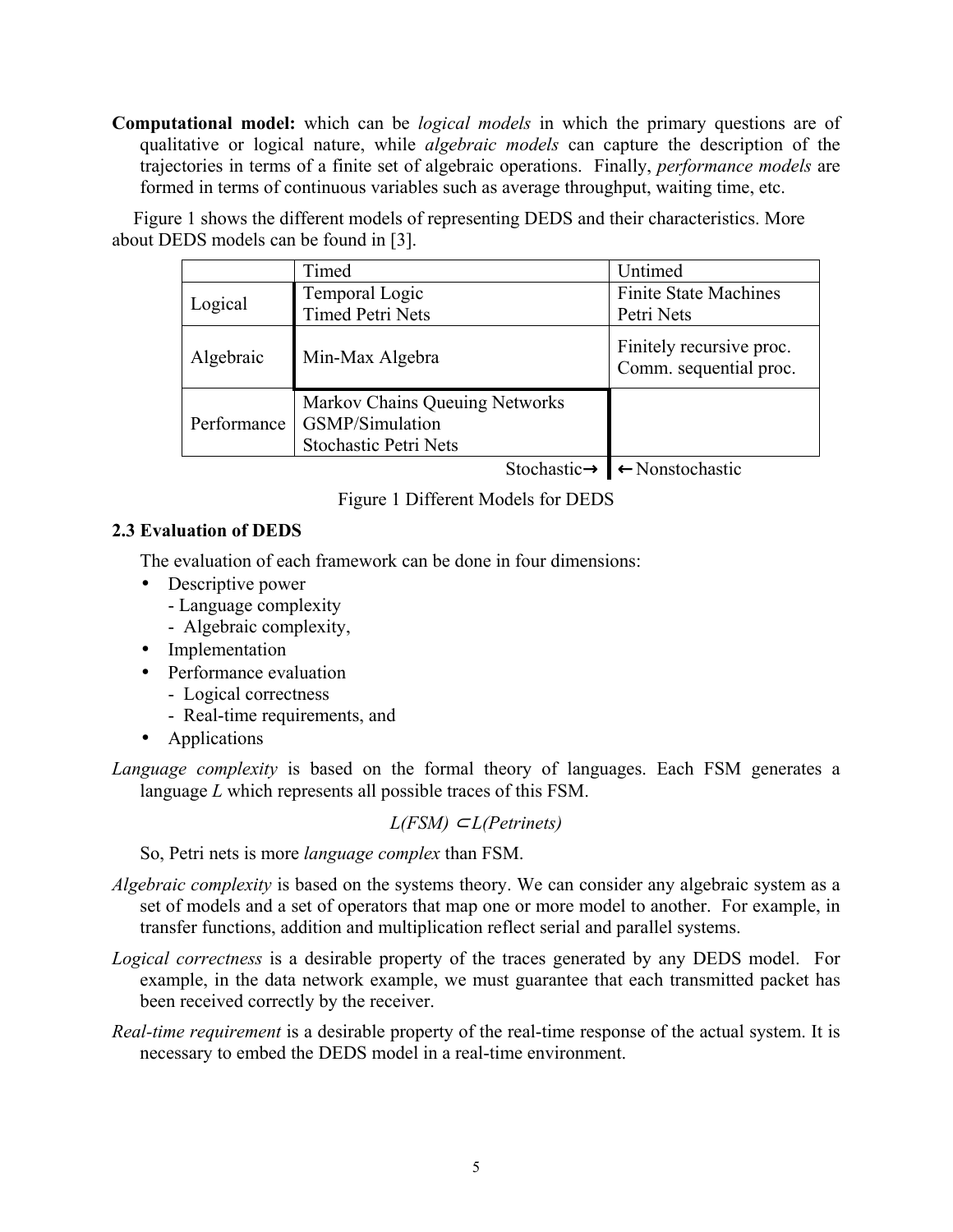#### **3. A SIMPLE PROTOTYPING TOOL**

We have built a software environment to aid in the design, analysis and simulation of Discrete Event and Hybrid Systems. The environment allows the user to build a system using either Finite State Machines or Petri-Nets. The environment runs under X/Motif and supports a graphical DES (Discrete Event System) hybrid controller, simulator, and analysis framework. The framework allows for the control, simulation and monitoring of dynamic systems that exhibit a combination of symbolic, continuous, discrete, and chaotic behaviors, and include stochastic timing descriptions (for events, states, and computation time), probabilistic transitions, controllability and observability definitions, temporal, timed, state space, Petri-nets, and recursive representations, analysis, and synthesis algorithms.

The environment allows not only the graphical construction and mathematical analysis of various timing paths and control structures, but also produces C code to be used as a controller for the system under consideration.

Using the environment is fairly simple. For finite state machines the designer uses the mouse to place states (represented by ovals) and connect them with events (represented by arrows). Transitions and states can be added, moved and deleted easily. Figure 2 is an example of a simple stochastically timed FSM, containing 4 states and 5 events.



Figure 2 A Stochastically timed FSM window during analysis

The probabilities on the events (that is, which path to navigate in the automaton) are designated using the marked field in the status dialog box. The different timings (on event and state times) and distribution function type, mean and variance can be assigned through the status dialog box too. The allowable distributions are currently restricted to Gaussian and exponential functions, but can be easily extended to arbitrary discrete or continuous distributions. A window shows the distribution function at a state or event, and also allows the user to do queries: for example, queries on whether a path time probability is greater or less than a given time, or combined timing distributions to reach a goal state through various paths, etc. The dialog box allows the user to perform queries of various kinds. The currently selected state/event is drawn with a dashed line, and the information in the status window pertains to it. Optimizing paths based on stochastic timing can also be performed; in that case, windows will pop out with the event path, and the status window will have the combined distribution function. Figure 3 presents an automaton model in the environment. The environment also produces C code for controlling the system under consideration. In our PN model we have extended the definition of stochastic timed Petri Nets, to have additional timings. Our model has three times associated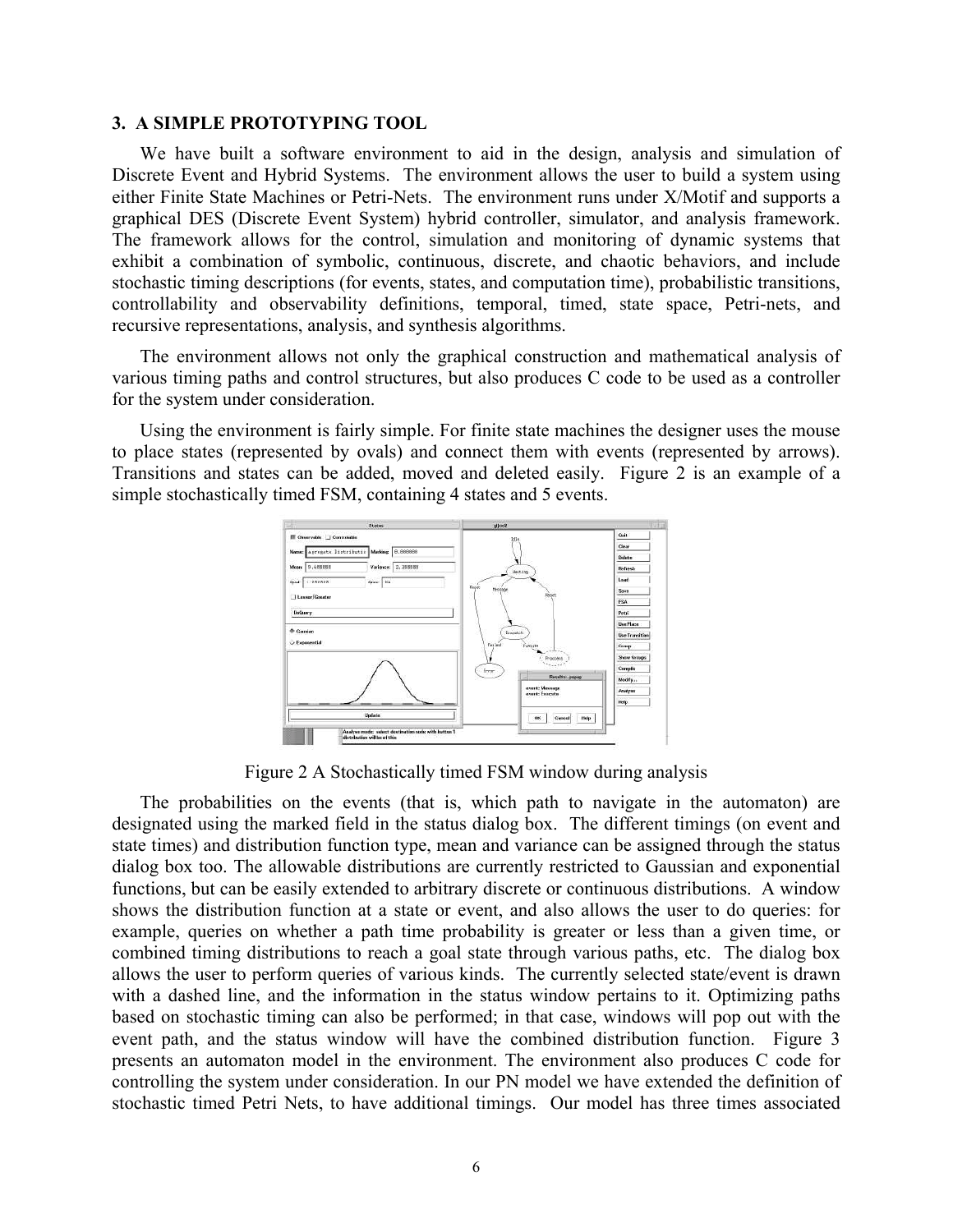with it, a place time, a delay time, and an event time (see Figure 4). The place time is a time where the token is held back and delays the enabling of the transition. This represents the computation time of that place. The delay time is a time associated with the input arcs to a transition. It represents the time to leave the corresponding place. The event time is analogous to the single time in stochastic timed Petri Nets which is called *firing time*. We believe that this lends to a more intuitive representation of the times and simplifies the modeling task since it captures more details than the original timed Petri net model.



Figure 3 A snap shot of the FSM environment

We can define the new model as:

$$
PN = (P, T, A, W, x_0)
$$

where

 $P =$  set of places with associated random variables;

 $T = set of transitions$ :

 $A = A_{in} \cup A_{out}$  with

-  $A_{in}$  set of elements from  $\{P \times T\}$  with associated random variables;

- A*out* set of elements from {T x P};

 $W = a$  weight function,  $w: A \rightarrow \{1,2,3,...\}$ ; and

 $x_0$  is an initial marking.

The environment for Petri Nets is similar. Circles, transitions by ellipses, and arcs by arrows represent places graphically. As mentioned above, there are three locations where one can place timing information: on the events- the event time, which is the time the actual event takes; place time- when a token is moved through a transition firing there is a place time which hides the token until it has expired; and the final time is a delay time which comes into effect when a transition fires- it is the time for the event to reach the transition. The event time will not start until all of its input tokens delay time has expired. Figure 5 depicts a snap shot of the Petri Net environment in action.

The system generates C code for the user hybrid system, so one can simulate and control an actual system using the code. The C code is currently generated for FSMs (soon code will be generated for PN's too). A Petri Net will be converted to a FSM before code is generated; all of the timing is then placed on the events. The user has to select the initial state, and provide the function for simulating/generating the events; the code will keep track of the elapsed simulated time, and will return when it reaches a state with no transitions.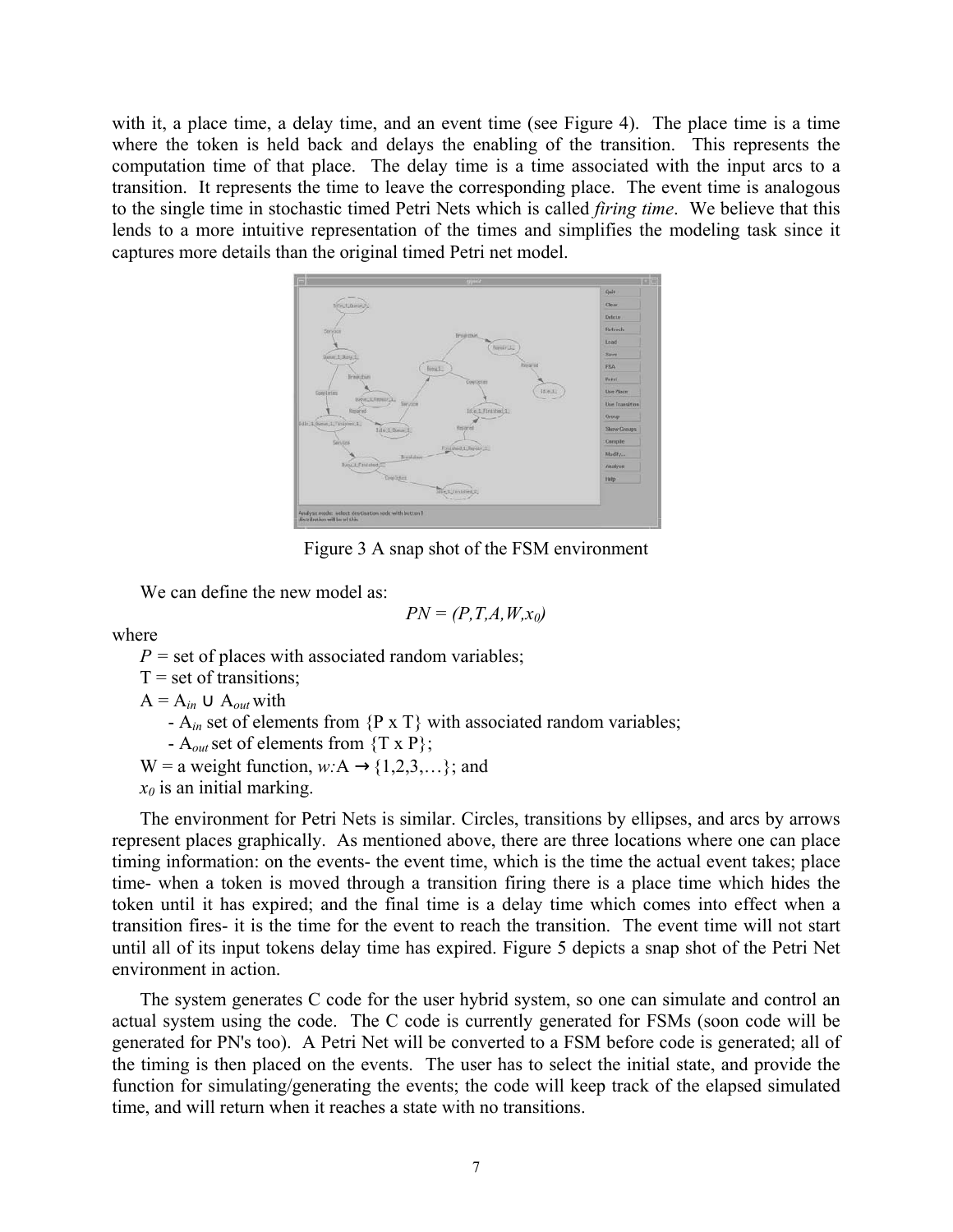The environment allows conversion back and forth between the FSM and PN models. Conversion to a Petri Net is straight forward, but one loses the event probabilities. The only thing that's needed is to create a transition for every event. Conversion from a Petri Net to a FSM is only possible if the PN is *k*-bounded, which means no place can ever have more than *k* tokens. The system generates a state for every possible marking of that net. The states are represented as the marking; the events are just the transitions. The three "times" are pushed into the events. The system convolves the maximum of the input delays with the event, and the maximum of the place times. The maximum function is a standard convolution, except that the maximum is used instead of multiplication.



Figure 4 The proposed three time zones for a timed Petri Net



Figure 5 A snap shot of the Petri Net environment

The algorithm for generating all of the markings starts with some initial marking, and then goes through all of the possible transitions. If it can fire, the firing is simulated, and the new marking is inserted into the set of states. If it is already represented, the transition is kept; otherwise the transition is kept and recursion is done with the new marking. This process is repeated until no transitions can be fired.

Our system can serve as a simple graphical simulator, analyzer, synthesizer, monitor, and controller for hybrid systems models using either Petri Nets or FSMs high-level frameworks.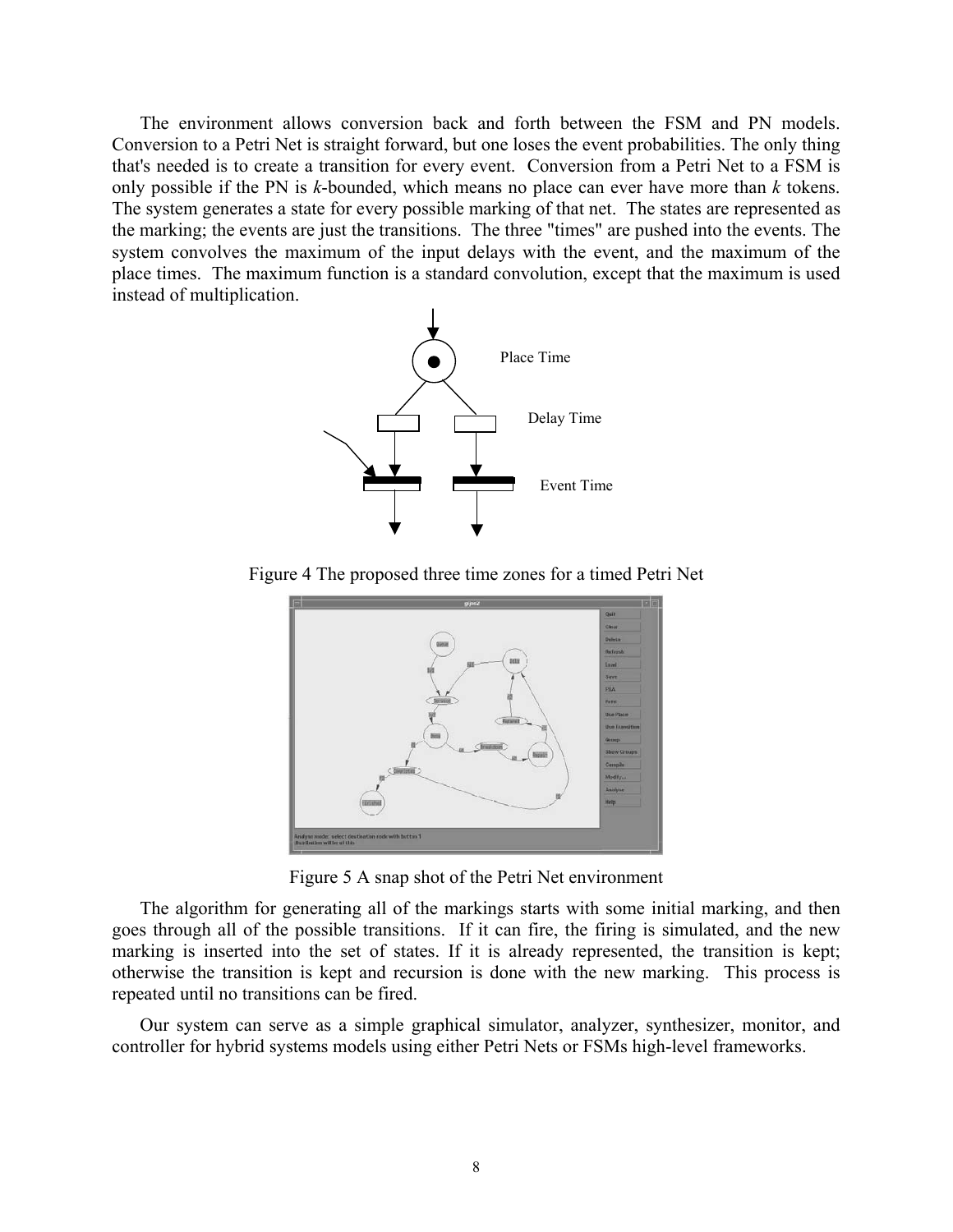### **4. TRENDS IN MACHINE VISION SYSTEM DESIGN**

The predictive model provides a baseline of "in-advance" information, but if routine deviations are greater than can be tolerated, sensors are needed to augment this baseline information for feedback to controllers. In existing systems, estimates of the impact of sensing systems on process performance indicate as much as a six fold increase in effective operation speed [7]. A general review of different sensors for robotics and automation can be found in [8]. One of the major contributions of information technologies to sensors was the idea of digitized output, which removed analog variation from the outputs. A good illustrative example is machine vision, which grows from a standard composite video signal that the television industry uses, to a more general-purpose sensor with on-board intelligence.

However, although it has been well recognized in the past three decades that vision can add considerably to flexibility by simplifying grippers, component feeders, and location tooling, and can reduce the engineering time required to implement it, the capabilities of commercial vision systems for use in part verification, kitting, and presentation for robotic assembly are still very limited. Until the late 1980's, most of the vision systems employed a camera that outputs a video signal limited by the traditional TV standard (typically 30 frames per second specified by the RS170 established in the 1950's) and an object-dependent structured illumination. For use as a robot vision system, a frame grabber board and a high performance host computer must accompany the video camera. The conventional vision approach generally discards color information and requires a substantial amount of memory and data communication time, and sophisticated vision interpretation. Variations in surface reflectance, coupled with algorithm computational demands, often make the conventional approach too expensive, unreliable, and slow. In addition, the conventional vision approach, which attempts to emulate human eyes and brain, does not necessarily yield the accurate data required by the robots.

## **4.1 Alternative Vision System Architecture**

To overcome the problems associated with the traditional video-based vision system, several vision systems were designed for robotic applications. Among these is a Flexible Integrated Vision System (FIVS) developed at Georgia Tech in the late 1980's [9], which offers performance and cost advantages by integrating the imaging sensor, control, illumination, direct digitization, computation, and data communication in a single unit. By eliminating the host computer and frame grabber, the camera is no longer restricted by the RS-170 standard and thus frame rates higher than 30 fps can be achieved.

#### **Architecture**

As shown in Figure 6, the central control unit of the flexible integrated vision system is a microprocessor-based control board. The design is to have all of the real-time processing performed using the microprocessor control board without relying on any other system or computer. The prototype of FIVS is shown in Figure 7.

#### **On-board processor**

The DSP-based control board is designed to communicate with several option boards in parallel to tailor the system for a number of applications. Each of these option boards is controlled independently by a programmable logic device (PLD), which receives a peripheral select signal, a read/write signal, and an address signal from the microprocessor control board.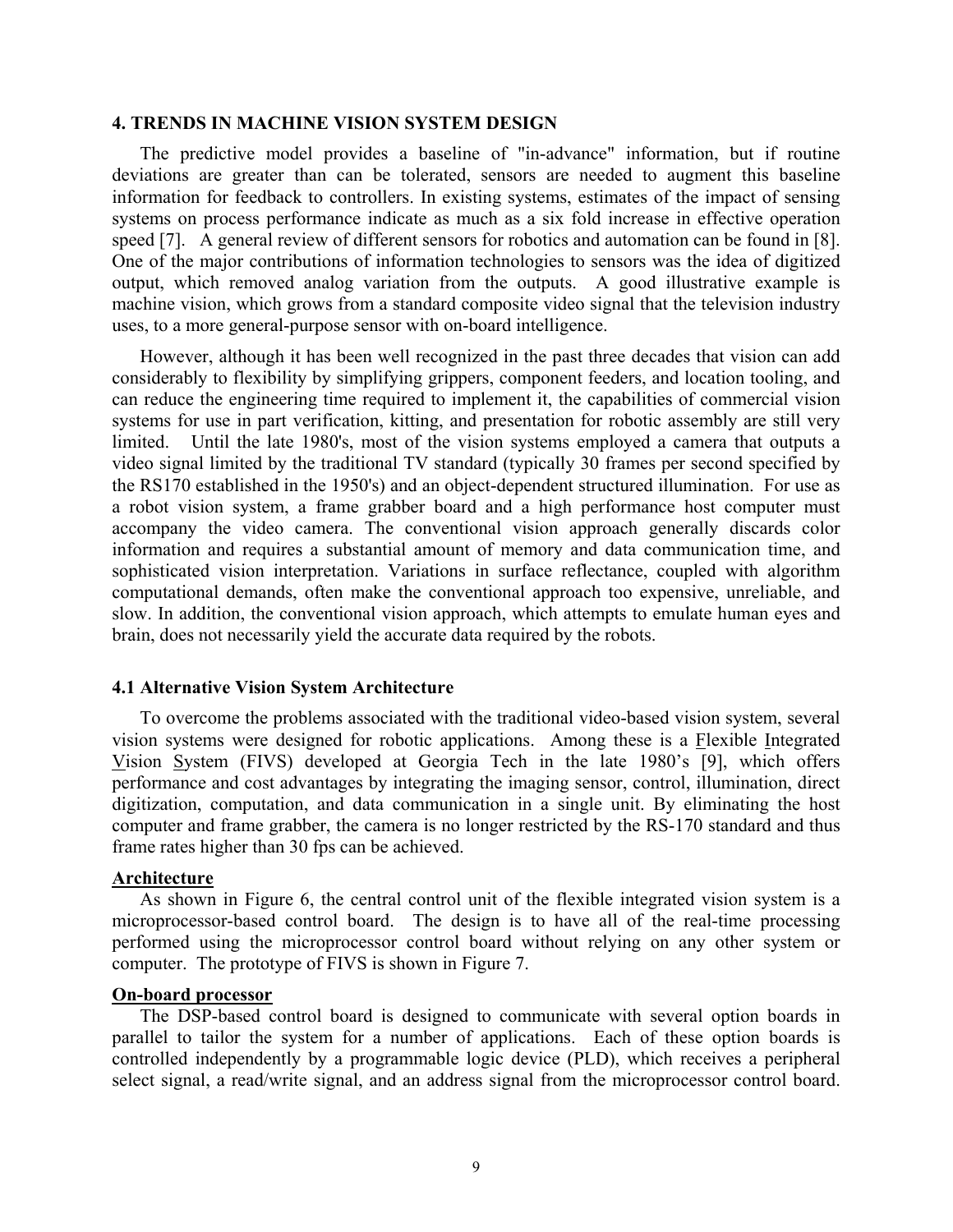Typical examples of the option boards for the FIVS are the digital video head, a real-time video record/display/playback board, and an expandable memory board.

## **Camera**

The video head consists of an *m x n* CCD array, the output of which is conditioned by a high bandwidth amplification circuitry. The output is then sampled by a "flash" analog-to-digital converter (ADC). The DSP-based control board provides a direct software control of the CCD array scanning and integration time, the intensity of the collocated illumination, and the real-time execution of a user-selectable vision algorithm imbedded in the EEPROM. In operation, the PLD decodes the control signals to initiate row shifts and column shifts in response to commands from the DSP-based control board. Particular row shifts and column shifts enables retrieving only a specific relevant area from an image. The PLD also provides control signals to ADC for performing the analog-to-digital conversion synchronized with row shifts, and enables the video buffer when the DSP reads or writes data to the VRAM.



Figure 6 Schematic of a flexible integrated vision system



Figure 7 FIVS and its collocated illumination system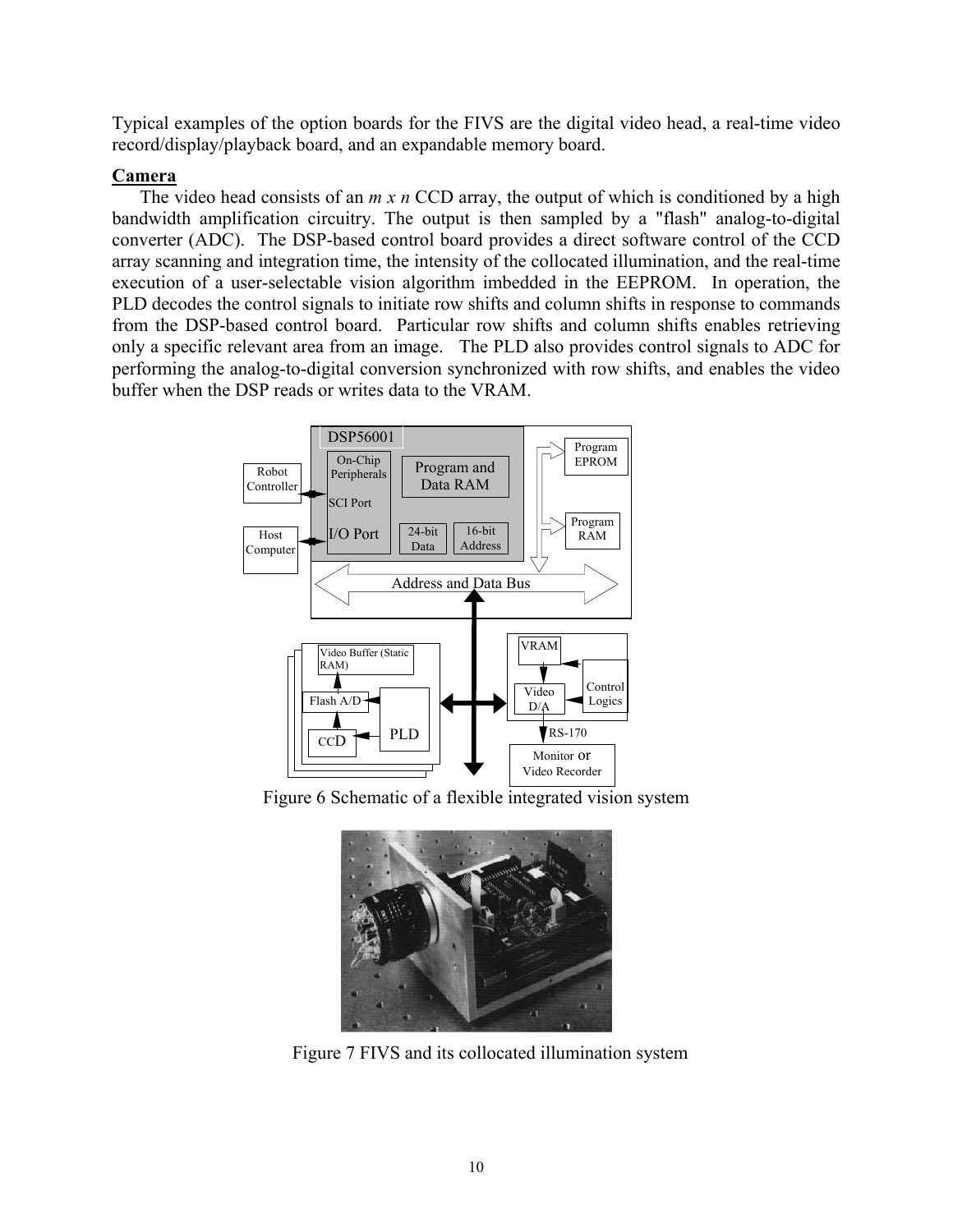### **Imbedded software**

The vision system imbedded software gives users the flexibility to control the CCD array scanning and integration time and the intensity of the illumination. With the CCD under software control, partial frames can be "captured" instead of the customary full frame, reducing the cycle time required to capture and process an image. The ability to shift out partial frames is ideal for high speed tracking applications where the approximate location is known from a prior image. By reducing the time to capture an image, the effective frame rate is increased. For example, shifting out 1/4 of an image can increase the frame rate up to 480 fps, not including the time required for illumination and image processing. This frame rate is 16 times the rate achievable from the RS-170 standard.

## **4.2 The New Trends**

Unlike conventional RS170-based systems which require pixel data to be stored in a video buffer before processing of pixel data can commence, the FIVS design provides an option to completely bypass the video buffer and thus offers a means to process and/or to store the digitized pixel data by directly transferring the ADC output to the DSP. For real-time visionbased object tracking and motion control system applications, the scheme represents a significant saving in time and video buffer size required for processing an image. As an illustration, consider an image array of *m x n* pixels. The time needed to store the entire image (with no computation) in a memory at K MHz is (*m* x *n*)/K µs and requires (*man*) bytes of memory. Typical array size of a CCD ranges from 200x160 to 4096x4096 of pixels. The corresponding video buffer and time required simply to store the entire image at a clock rate of 10 MHz would range from 32K bytes to 16M bytes and 3.2 ms to 1600 ms respectively! Clearly, the option to completely bypass the video buffer offers a potentially useful solution to eliminate the frame storage prerequisite which is often required in conventional vision systems. Furthermore, this scheme completely eliminates the special hardware needed in acquiring the digitized pixel data for storage.

## **Applications**

With the on-board intelligence, computer controlled machine vision systems have found a number of real-time applications, where the accuracy of image gray-scale pixel values far outweighs image. Some of these examples are robotic part pickup [10], motion tracking [11], three degrees-of-freedom orientation sensing [12], servo-track-writing in hard disk drive manufacturing [13], disassembly automation [14], and haptic sensor [15].

The advance in direct-digital machine vision will continue to lead to new ways of addressing industrial automation problems that were difficult (if not impossible to solve), particularly for the traditional industries. One such example is an on-going development of a high-speed live-bird handling system for poultry processing applications, where machine vision has played a significant role in automating the process of transferring live birds from a moving conveyor to shackles, typically at a line speed of 3 birds/second. Live-bird handling problems have been found difficult because the birds tend to flail about when they are caught. Non-evasive techniques must be developed along with the study of stimulus environments to promote behavior compliance, the study of the role of visual responsiveness, and the evaluation of vision acuity in different spectral environments. Often such real-time control application requires a stringent combination of structured illumination, reflectance, and imaging sensor.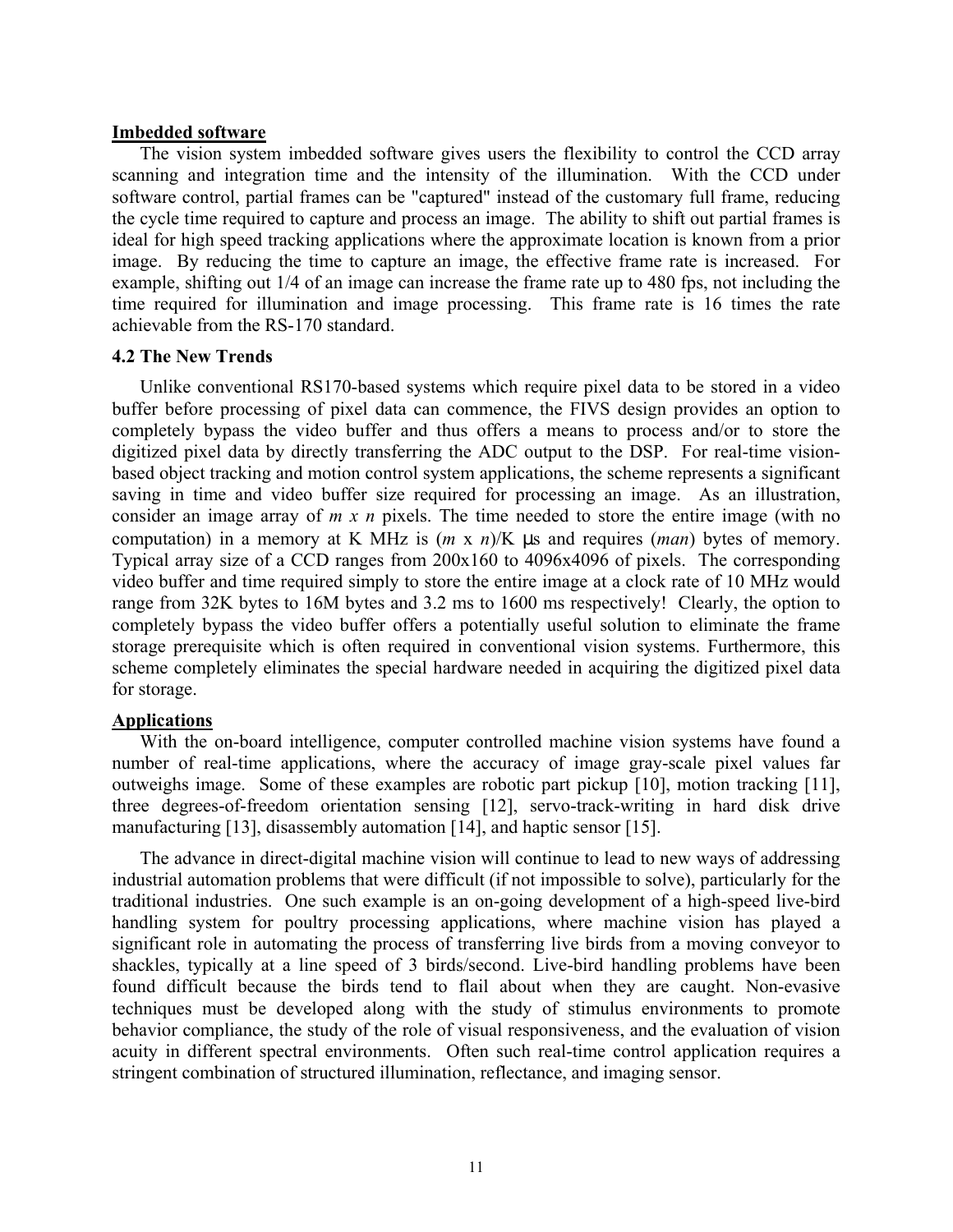Structured illumination and reflectance of a machine vision system could play a significant role in the live-bird handling application [16], where the bird's posture is determined for realtime manipulation of the bird's legs. In order to keep the bird from flailing and its presentation uniform as the bird enters the grasper, retro-reflective sensing technique [10] has been used to obtain a snap shot of the moving bird. The structured illumination system consists of a lowintensity spectrally filtered illumination that insensitive to the bird, and a vision system that captures a snap shot of the bird against a retro-reflective background. Figure 8 shows an image of a bird on a conveyor moving at 0.5m/s toward the grasper. The image of he bird was captured against a 580-85 Black Scotchlite retro-reflective background with a low-intensity illumination filtered with a Roscolux full-blue filter since birds' are insensitive to blue light (or low 400nm wavelengths).



Figure 8: An example with structured illumination/reflectance (snap shot of a live bird)

## **Advances in New Imaging Sensors**

In the early 1990's, CMOS sensors emerged as low-cost, low-power alternatives to CCD. The principle architectural solutions, which enabled the high data throughput, are the effective integration of pixel readout processing, ADC conversion, and the high-speed dual-port RAM in one single chip. The core of the CMOS sensor designs is an *m* x *n* photodiode active pixel array, which is accessed in row-wise fashion and readout into a column ADC's in parallel. With the addition of a column of dual-port SRAM's, the readout of the digital data can be done during the A/D conversion of the next row. The sensor has an on-chip digital block, which runs the row processing, ADC conversion, and readout and allows flexibility in selecting rows and columns as well as defining the start time for row processing or read. The use of parallel pixel readout and digitizing, as well as easy ways of multiplexing/de-multiplexing data- techniques required for high-speed large format sensors- is challenging CCD technology in mainstream applications. Today, CMOS sensors, for example the 1024x1024 CMOS Active Pixel Sensor [17], has the potential to achieve very high output data rate over 500MB/second and a low power dissipation of 350mW at a clock rate of 66MHz.

Attempts to emulate human visual perception have led to the development of high dynamicrange color (HDRC) imaging systems [18]. The power of human visual perception lies in its very high dynamic range, its robust object detection due to high and constant contrast resolution in both bright and dark regions of a scene. Natural photoreceptors like those in our eye have a logarithmic response that detects very fine absolute steps in the dark or shade while they limit their response to larger absolute steps at high intensities. HDRC CMOS pixel generates an output voltage equivalent to the log of the local optical intensity. As a result, the high dynamic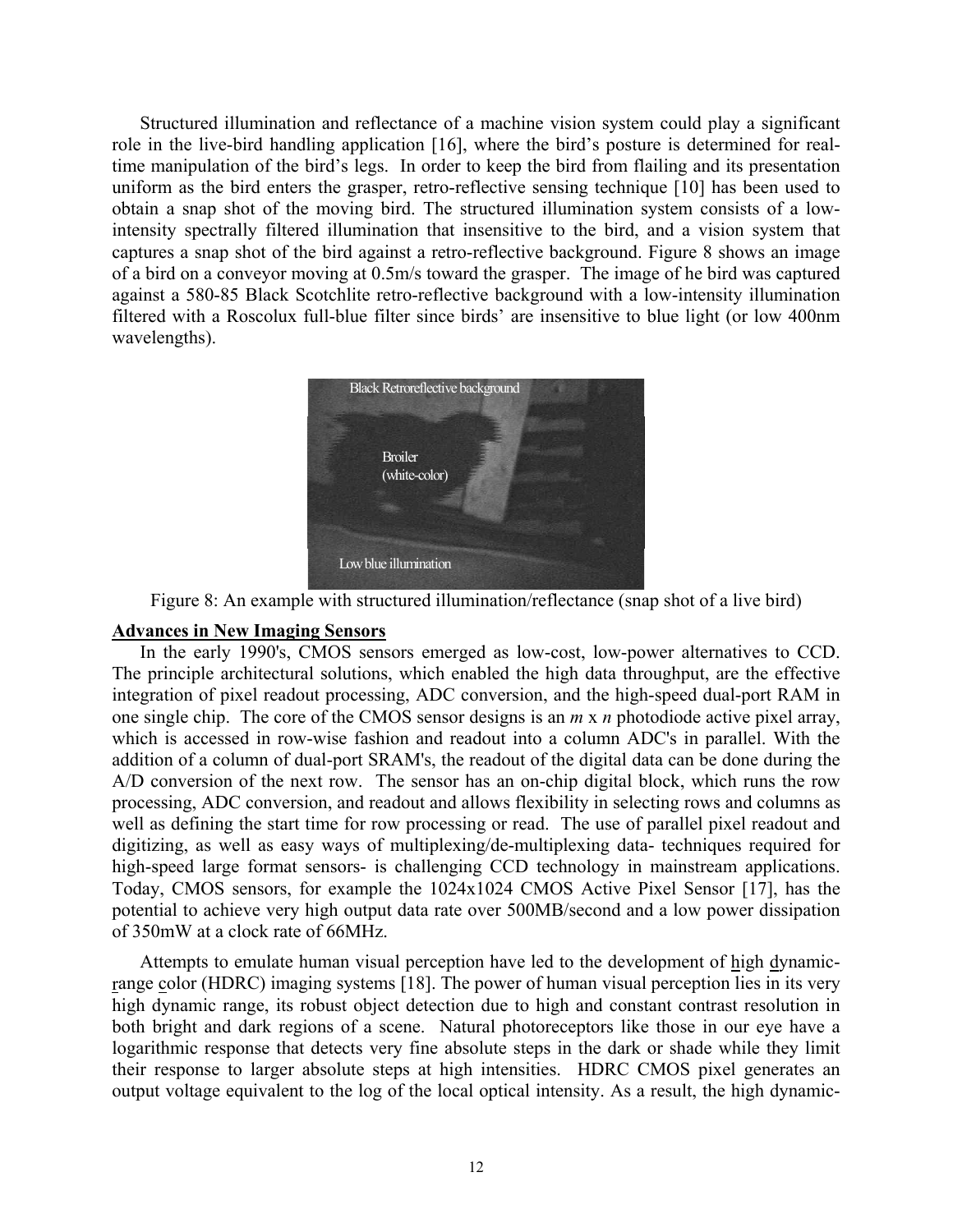range of the HDRC camera outperforms the digital CCD camera that has reached its limits in spite of its advantage in resolution and all its post-processing power.

#### **Computing and Integration**

The recent introduction of microprocessors with large internal caches and high-performance external memory interfaces make it practical to design high-performance imaging systems with balanced computational and memory bandwidths. Sgro *et al* [19] presents a framework that allows a developer to choose a microprocessor system that offers the performance and scalability often required by a real-time vision application. Using the component inspection application as an example, they demonstrate that coprocessor-based solutions with local memory architects allow throughput to scale linearly as the number of processors increase. For demanding vision applications, especially those that require future expansion, the most practical solution remains a co-processor board that is more scalable, has higher throughput, and ultimately is cheaper than the native solution.

Finally, one other potential impact is the influx of low-cost USB and Firewire cameras into the lucrative consumer market that drives the development of the USB [20] and IEEE 1394 [21] (commonly known as Firewire) communication standards. The USB standard was designed to replace typical parallel and serial I/O ports (such as RS232) and has been widely accepted by the PC industry. Future USB 2.0 is expected to have a speed over 120-240 Mbps. The IEEE 1394 standard was designed as a high-speed bus with digital video as its target application. The bus currently runs at speeds up to 400 Mbps and expects to exceed 1600 Mbps in the near future.

#### **5. PROTOTYPING MACHINE VISION DESIGN**

Imaging sensors are characterized by their specific bandwidths or wavelengths of light, which maximize the sensor response and will provide it an optimum operating environment. It is desired that the photo-detector respond only to the light from the illumination source structured for the object but not that of ambient lighting. Synthetic images [22] can efficiently be used to study the effects of illumination and vision system design parameters on image accuracy, providing insight into the accuracy and efficiency of image-processing algorithms in determining part location and orientation for specific applications, as well as reducing the number of hardware prototype configurations to be built and evaluated. Figure 9 compares the processes used to generate synthetic images for (a) photo-realistic and (b) physically-accurate synthetic images for vision system applications.

As shown in Figure 9, an accurate mathematical model is needed to describe the physical scene and the vision system used to capture that scene. This model is used to simulate scene illumination, which is represented as an array of [pixel] radiances. This array of radiances is then converted to energy/area values, which are transformed by a mapping based on a model of the system sensor and how it converts incident light energy into gray-scale values.

The physically accurate synthetic image is simulated in a two-step process. In the first step, *RADIANCE*, a freely-distributed software package from the Lighting Systems Research Group of the Lawrence Berkeley Laboratory, is used to solve the radiative heat transfer equation. In the second step, the sensor model for the computer vision system is modeled using a power law [10].

Figure 10 quantitatively compares various methods of generating synthetic images, where synthetic images of the retroreflective background were generated and compared to a captured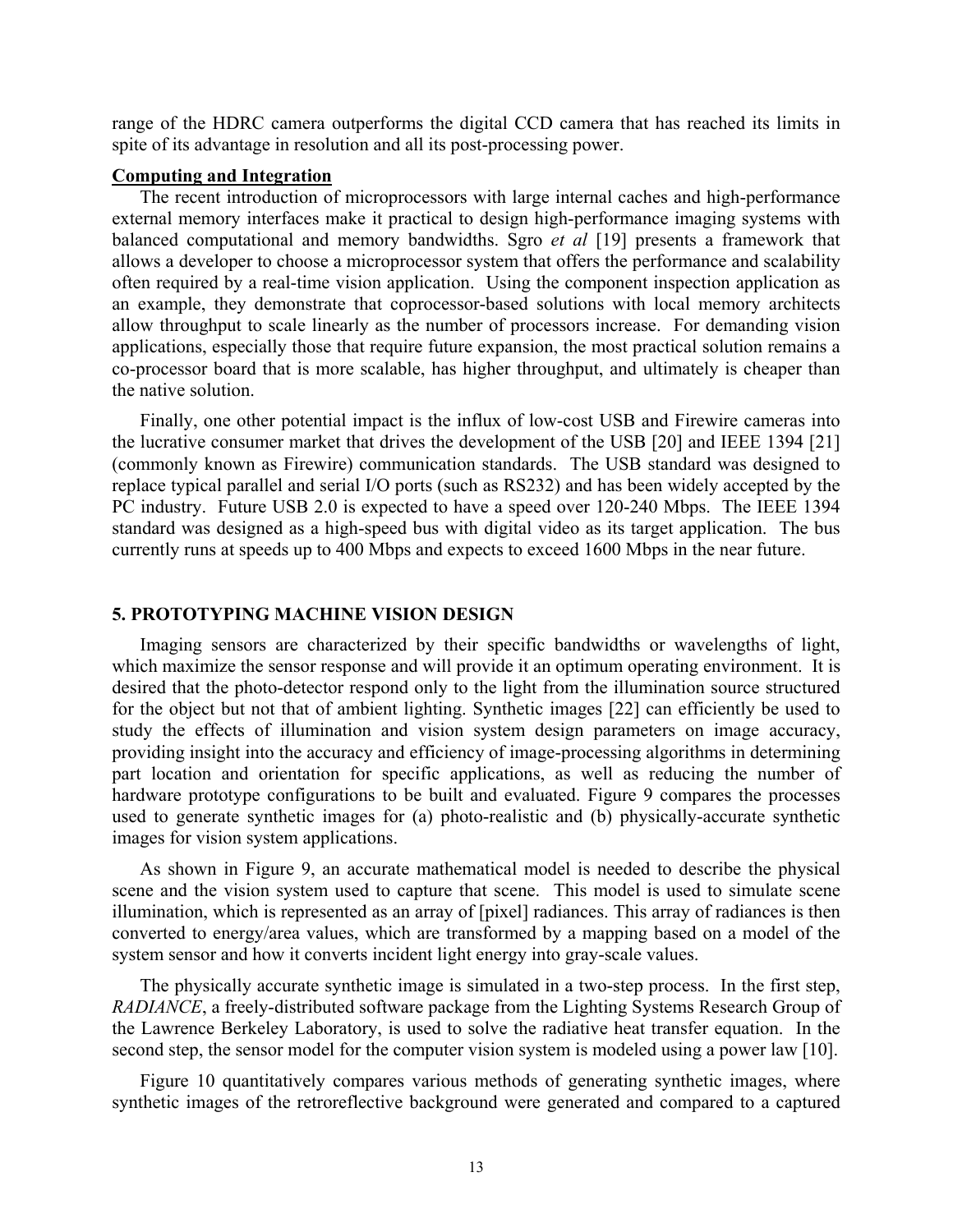image of the retroreflective field (Figure 10). As seen in Figure 10(a), a CAD-generated image assuming an ideal diffuse surface results in an image that is nearly black. Figure 10(b) illustrates *RADIANCE's* ability to model the retroreflective background; however, the illuminated area is too small and too sharply defined. Incorporation of the finite aperture (Figure 10(d)) results in an image with a more acceptable transition between the illuminated and non-illuminated areas, but the illuminated area is still too small. The importance of accurate source emission distribution modeling is shown in Figure 10(c). Other detailed illustrative examples of using physically-accurate synthetic images can be found in [23].



Figure 9 Model of the synthetic imaging process



Figure 10. Synthetic images of retroreflective field

The benefits of this realistic image synthesis are three-fold. First, it provides a rational basis for designing the hardware and software components of a machine vision system. Secondly, it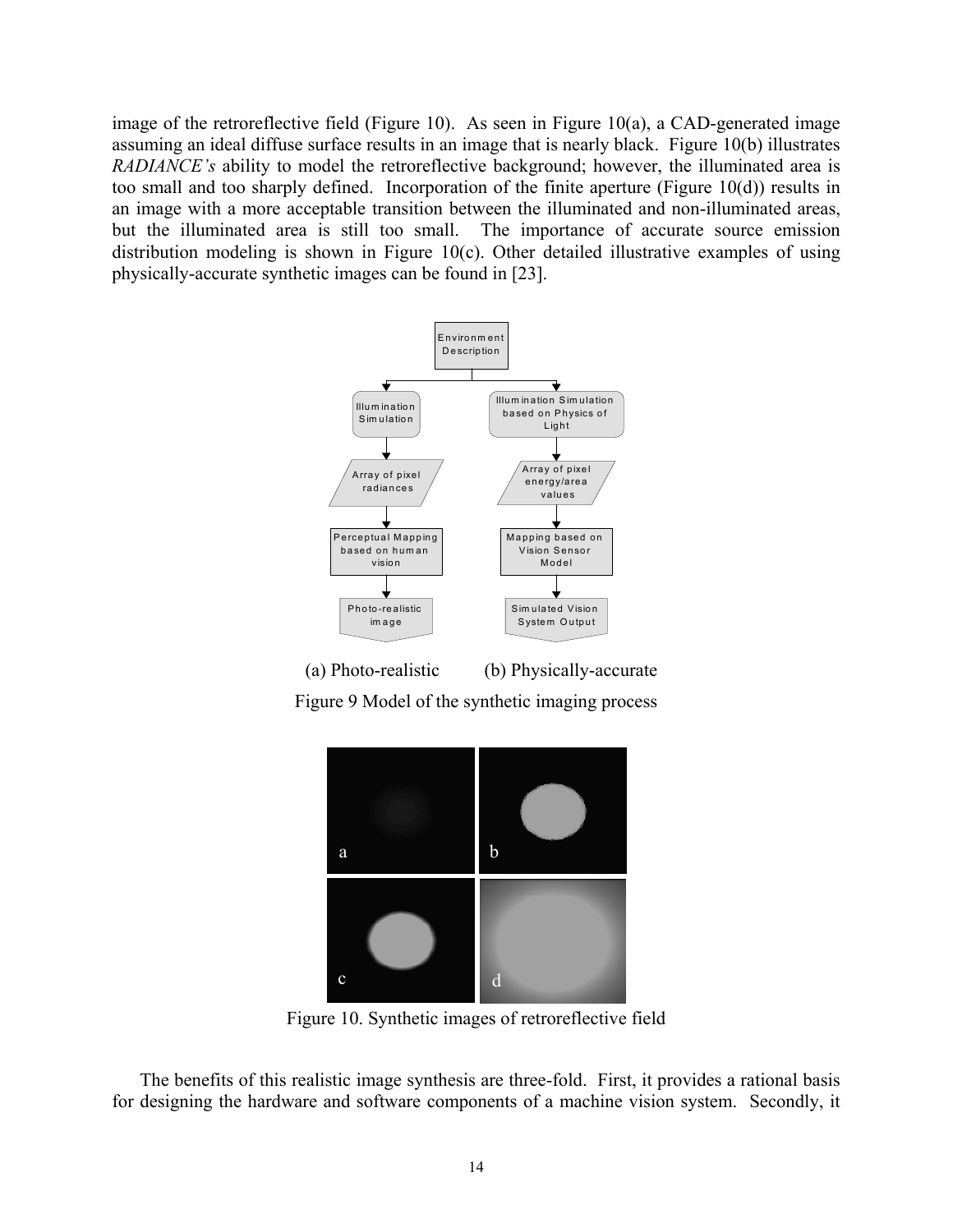provides a standard platform for comparing algorithms and predicting the optimal algorithm (and optimal performance) for a specific application. Additionally, it provides an opportunity to perform an in-depth study of the factors that can significantly degrade the performance of imageprocessing algorithms and aid in the determination of critical design parameters. A third benefit is the ultimate development of a well-designed CAD-tool which utilizes physically-accurate synthetic images to accurately and inexpensively predict the performance of a proposed vision system design prior to implementation or the construction of a prototype, minimizing the need to build and test a large number of hardware configurations. Such a tool also allows necessary changes in part design to be made earlier in the design phase, significantly reducing implementation time and improving industrial reliability.

#### **5. CONCLUSIONS**

We have presented trends of prototyping design and automation with an emphasis on the following two subtopics. The first is a brief review of Discrete Event and Hybrid Systems prototyping. A simple software environment system was developed for simulating, analyzing, synthesizing, monitoring, and controlling discrete event and hybrid systems.

The second is a review and the trends on prototyping real-time machine vision system design. Specifically, we present an alternative system design to overcome those problems associated with a traditional video-based vision system, which is a physically-accurate image synthesis method as a flexible, practical tool for examining a large number of hardware/software configuration combinations for a wide range of parts.

## **REFERENCES**

- [1] Balemi, S. Control of Discrete Event Systems: Theory and Application. Ph.D. thesis, Automatic Control Laboratory, Swiss Federal Inst. of Tech. (ETH), Zurich, Switzerland, May 1992.
- [2] Ho, Y. Discrete Event Dynamical System and its Application to Manufacturing. In IFAC Cong. Proc. (1981).
- [3] Y. C. Ho and X.-R. Cao, Perturbation Analysis of Discrete Event Dynamic Systems. Boston: Kluwer Academic Publishers, 1991.
- [4] G. J. Olsder, "Applications of the theory of discrete event systems to array processors and scheduling in public transportation," in Proc. of 28th IEEE Conf. on Decision and Control, Dec. 1989.
- [5] Sobh, T., Bajcsy, R., and James, J. Visual observation for hybrid intelligent control implementation. In 31st IEEE CDC (Tucson, AZ, USA, December 1992), IEEE.
- [6] Sobh, T., Jaynes, C., and Henderson, T. A discrete event framework for intelligent inspection. In Proc. 1993 IEEE Int. Conf. Robotics and Automation (May 1993). Atlanta, GA.
- [7] Eversheim, W., 1991. "Strategies and Tools meeting Future Challenges in Manufacturing," Int. Conf. on Appl. of Manufacturiing Technology, SME, Apr. 17-19, Washington, D. C.